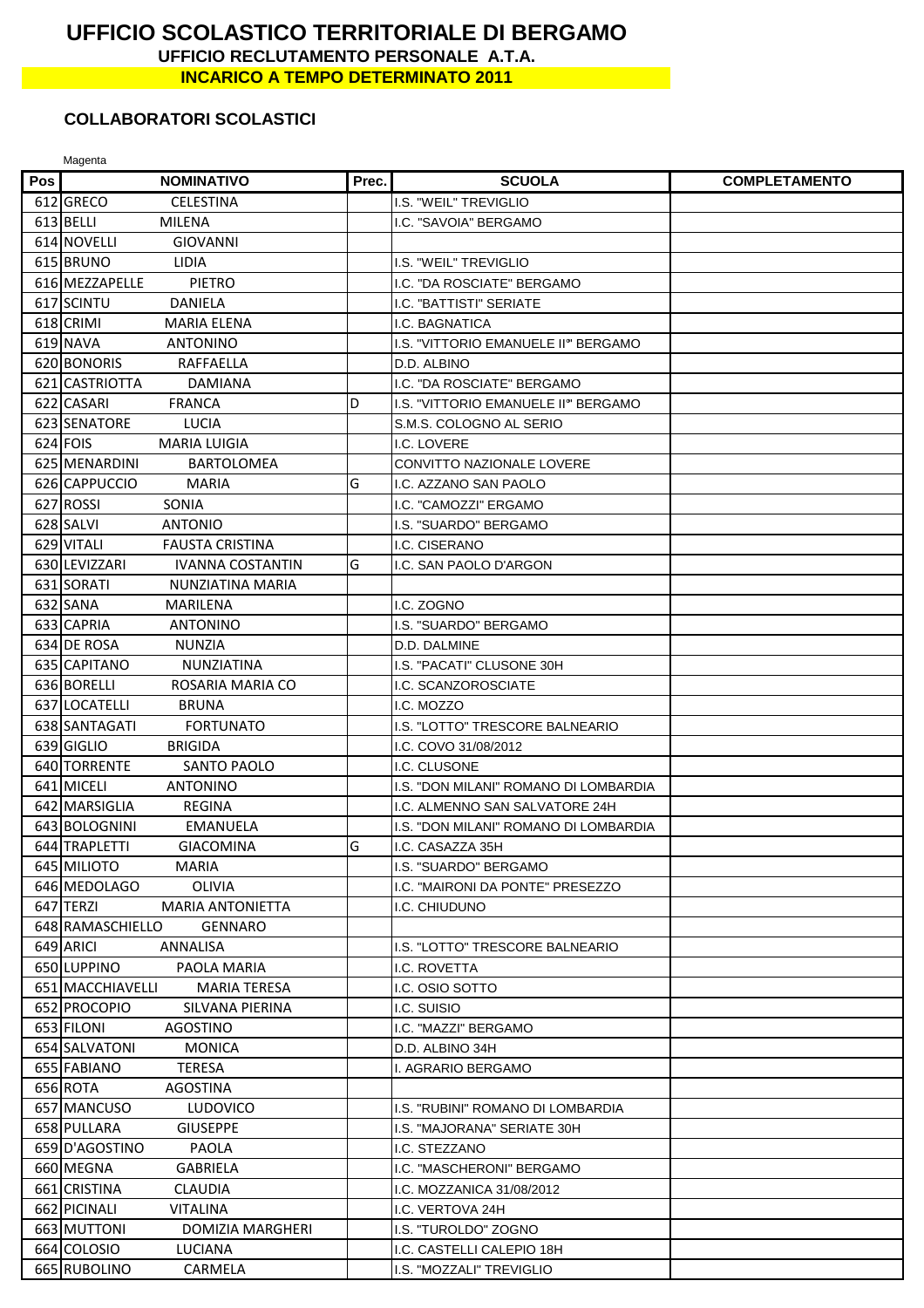| 666 CORTESI<br><b>FULVIO</b>                                          |   |                                     |                                |
|-----------------------------------------------------------------------|---|-------------------------------------|--------------------------------|
| 667 SONZOGNI<br><b>ORIANA</b>                                         |   | L. CLASSICO "SARPI" BERGAMO         |                                |
| 668 LAZZARO<br><b>STEFANIA</b>                                        |   | I.C. MOZZANICA 31/08/2012           |                                |
| 669 COLELLA<br><b>ANNA RITA</b>                                       |   |                                     |                                |
| 670 FACCHINETTI<br><b>ELEONORA</b>                                    |   | I.C. SAN PAOLO D'ARGON              |                                |
| 671 DI GAUDIO<br>ANGELA                                               |   | I.C. STEZZANO                       |                                |
| 672 ROMEO<br><b>ROBERTA</b>                                           | G | I.C. TERNO D'ISOLA                  |                                |
| 673 FILIPPONE<br><b>GIUSEPPINA</b>                                    |   | I.S. "LOTTO" TRESCORE BALNEARIO 30H |                                |
| 674 MAFFIOLETTI<br><b>MARIA GRAZIA</b>                                |   | I.C. VILLA D'ALME'                  |                                |
| 675 CORTESI<br><b>BARBARA</b>                                         |   | D.D. TREVIGLIO PRIMO 18H            | I.C. CASIRATE D'ADDA 12H       |
| 676 DE LIO<br><b>SAPIA</b>                                            |   | I.S. "MAIRONI DA PONTE" PRESEZZO    |                                |
| 677 LACOPO<br><b>ANNA MARIA</b>                                       |   | I.C. VERDELLO 18H                   | I.C. OSIO SOTTO 16H            |
| 678 GARAGUSO<br><b>FRANCA</b>                                         | G | S.M.S. "CAMERONI" TREVIGLIO         |                                |
| 679 CAPELLI<br><b>DELIA</b>                                           |   |                                     |                                |
|                                                                       |   | I.C. SORISOLE                       |                                |
| 680 SICLARI<br><b>MARIA</b>                                           |   | I.C. FARA GERA D'ADDA               |                                |
| 681 MACELI<br><b>MARIA CARMELA</b>                                    |   | I.C. "DONADONI" BERGAMO 29H         | I.C. "NULLO" BERGAMO 6H        |
| 682 CECORA<br><b>EMMA</b>                                             |   | I.S. "PESENTI" BERGAMO 30H          |                                |
| 683 CALDARA<br><b>GIUSEPPINA</b>                                      |   | D.D. TREVIGLIO SECONDO 219H         | S.M.S. "CAMERONI" TREVIGLIO 6H |
| 684 D'ANGELO<br><b>BRIGIDA MARIA</b>                                  |   | I.C. MARTINENGO                     |                                |
| 685 INDIRLI<br><b>FEDELE</b>                                          |   | I.C. "MAZZI" BERGAMO                |                                |
| 686 CALTAGIRONE<br>SALVINA                                            |   |                                     |                                |
| 687 SAMPOGNARO<br>LUCIA                                               |   | L. SCENTIFICO "GALILEI" CARAVAGGIO  |                                |
| 688 BIANCHI<br><b>MARIA</b>                                           |   | CONNVITTO NAZIONALE LOVERE 18H      |                                |
| 689 INGLESE<br>ANDREA                                                 |   |                                     |                                |
| 690 CIANCIO<br><b>ANTONIO</b>                                         |   | I.C. BARIANO                        |                                |
| 691 VILLAFRANCA<br><b>ANNA</b>                                        |   | I.C. MOZZANICA 31/08/2012           |                                |
| 692 LASCO<br><b>GIOVANNI</b>                                          |   | I.C. GRUMELLO DEL MONTE             |                                |
| 693ICOMMESSO<br><b>GIUSEPPINA</b>                                     |   | I.C. ARCENE                         |                                |
| 694 QUARTARARO<br><b>FRANCESCA</b>                                    |   | I.C. CALUSCO D'ADDA                 |                                |
| 695 CACCIOLA<br><b>FRANCESCA</b>                                      |   | I.C. CARAVAGGIO 18H                 |                                |
| 696 PIPITONE<br><b>GIUSEPPA</b>                                       |   | I.S. "ROMERO" ALBINO                |                                |
| 697 SGAMBETERRA<br>SILVANA                                            |   | I.C. "SAVOIA" BERGAMO 30H           | I.S. "CANIANA" BERGAMO 6H      |
| 698 ESPOSITO<br><b>ANNA</b>                                           |   | I.C. "MORO" SERIATE                 |                                |
| 699 IUDICA<br>LAURA                                                   | G | I.C. MAPELLO                        |                                |
| 700 DI GAUDIO<br><b>ESMERALDA</b>                                     |   | I.C. STEZZANO 30H                   |                                |
| 701 FRANDINA<br>LUIGINA                                               |   | I.C. GORLAGO 30H                    | I.C. SAN PAOLO D'ARGON 6H      |
| 702 PEZZULLO<br>GABRIELA                                              |   | I.C. BAGNATICA 18H                  |                                |
|                                                                       |   |                                     |                                |
|                                                                       |   |                                     | I.S."FEDERICI" TRESCORE B. 12H |
| 703 SCALVINONI<br><b>MONICA</b>                                       |   | I.S. "ROMERO" ALBINO                |                                |
| 704 MICHELI<br><b>MARIA</b>                                           |   | I.C. GRUMELLO DEL MONTE 18H         |                                |
| 705 BENESOVA<br><b>VLADIMIRA</b>                                      |   | I.C. BREMBATE DI SOPRA 24H          |                                |
| 706 PAPASIDERO<br>CATERINA                                            |   | I.C. FARA GERA D'ADDA               |                                |
| 707 ROMEO<br>ANGELA                                                   |   | I.S. "PACATI" CLUSONE 24H           | I.S. "FANTONI" CLUSONE 6H      |
| 708 MOSCA<br>ANNAMARIA                                                |   | I.S. "TUROLDO" ZOGNO 30H            |                                |
| 709 MICHELI<br>MADDALENA                                              |   | I.S. "RIVA" SARNICO 24H             |                                |
| 710 CAMPOLO<br>ANNA MARIA                                             |   | I.C. BONATE SOPRA                   |                                |
| 711 PACIA<br><b>MARIA GRAZIA</b>                                      |   | S.M.S. COLOGNO AL SERIO 18H         | D.D. SPIRANO 18H               |
| 712 COSA<br>PIETRO PAOLO                                              |   | I.S. "NATTA" BERGAMO 30H            |                                |
| 713 CUMIA<br><b>GIUSEPPE</b>                                          |   |                                     |                                |
| 714 GULINO<br>CALOGERA                                                |   | IC. BARIANO 30H                     | I.S. "BELOTTI" BERGAMO 6H      |
| 715 FANELLI<br><b>DOROTEA</b>                                         |   | I.C. CALCIO                         |                                |
| 716 FRANZINI<br><b>LUCIA</b>                                          |   | I.S. "DECIO CELERI" LOVERE 30H      |                                |
| 717 PALMA<br><b>ANTONIETTA</b>                                        |   | I.C. ARCENE 18H                     | I.C. VERDELLINO 12H            |
| 718 VILLA<br>NICOLETTA                                                | G | I.C. "PETTENI" BERGAMO 24H          |                                |
| 719 BONALDA<br><b>NICOLETTA</b>                                       |   | I.S. GAZZANIGA                      |                                |
| 720 PASSERA<br>ALESSANDRA RACHE                                       |   | L. SC. "LUSSANA" BERGAMO 18H        | I.C. ZANICA 18H                |
| 721 CADEI<br>RENATA                                                   |   | I.C. VILLONGO 18H                   |                                |
| 722 SUBACCHI<br><b>FLORINDA</b>                                       | G | I.C. SORISOLE 30H                   |                                |
| 723 PIZZO<br>ENZA                                                     |   | I.S. "PALEOCAPA" BERGAMO 18H        | I. AGRARIO BERGAMO 18H         |
|                                                                       |   |                                     |                                |
| 724 MIANO<br>MARIA                                                    |   | IPSSAR NEMBRO 31H                   |                                |
| 725 PERSONENI<br><b>STEFANIA</b>                                      |   |                                     |                                |
| 726 MANZONI<br>ANGELA                                                 |   |                                     |                                |
| 727 AGOSTINELLA<br><b>CONSILIA</b><br>728 VASILE<br><b>ANNA MARIA</b> |   | I.C. TREVIOLO 30H                   | D.D. DALMINE 6H                |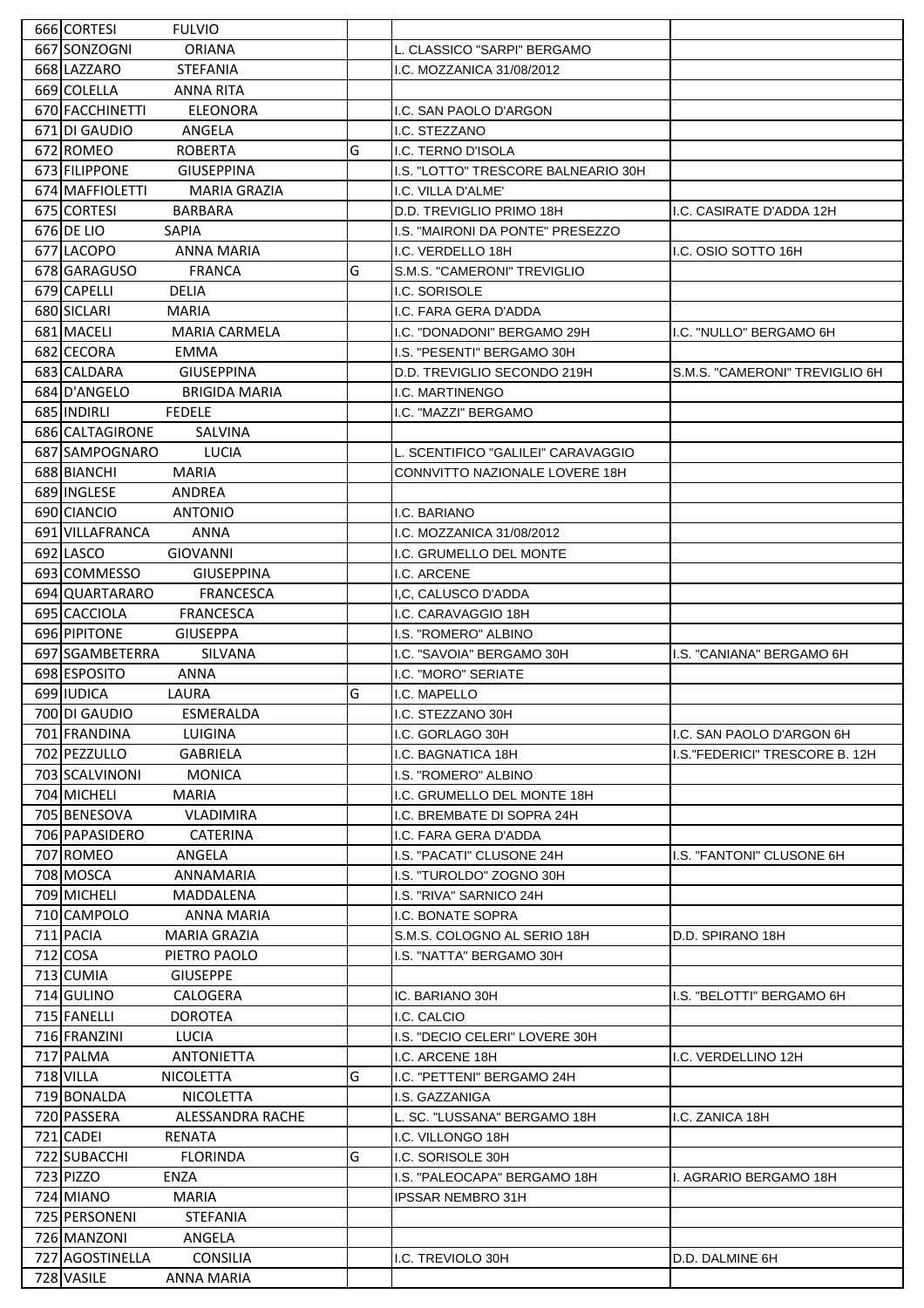| 729 PARISI<br>SALVATORE                          |   | I.C. CALCIO                        |                                 |
|--------------------------------------------------|---|------------------------------------|---------------------------------|
| 730 BERTOLINO<br><b>TONINO</b>                   | G | I.C. CLUSONE 30H                   |                                 |
| 731 GHEZZI<br><b>MOIRA</b>                       | G | I.S. "EINAUDI" DALMINE 18H         |                                 |
| 732 DE STEFANO<br>LAURA                          |   | I.C. VILLONGO 18H                  | I.C. SARNICO 12H                |
| 733 COCCHETTI<br>SILVANA                         |   | I.S. "PIANA" LOVERE 18H            |                                 |
| 734 MERLINO<br><b>ANTONINO</b>                   |   | I.C. CURNO 24H                     | I.T.I.S. "MARCONI" DALMINE 12H  |
| 735 PERNA<br><b>MARIA GRAZIA</b>                 |   | I.C. TERNO D'ISOLA                 |                                 |
| 736 GIANNONE<br><b>ROSA</b>                      |   | I.C. "MUZIO" BERGAMO 33H           |                                 |
| 737 CAPURSI<br><b>PATRIZIA</b>                   |   | I.C. CARVICO                       |                                 |
| 738 ALBANI ROCCHETTI<br><b>MONICA</b>            |   | I.C. BREMBILLA                     |                                 |
| 739 PANDOLFI<br><b>IMMACOLATA</b>                |   |                                    |                                 |
| 740 BARBAROTTO<br><b>MARIA SALVATRICE</b>        |   | I.S. "MAJORANA" SERIATE            |                                 |
| 741 TURRA<br><b>NADIA</b>                        |   | I.S. "NATTA" BERGAMO               |                                 |
| 742 CAPITANIO<br><b>LUISA</b>                    |   | I.S. "GALLI" BERGAMO               |                                 |
| 743 SIRTOLI<br><b>ATTILIA</b>                    |   | I.C. BREMBILLA                     |                                 |
| 744 MONARDO<br><b>ANNA</b>                       |   |                                    |                                 |
| 745 DE TROIA<br><b>STEFANIA</b>                  |   | I.S. "MASCHERONI" BERGAMO          |                                 |
| 746 BILLECI<br>ROSALIA                           |   |                                    |                                 |
| 747 SANGREGORIO<br><b>MARIA ROSA</b>             |   | I.C. LOVERE                        |                                 |
| 748 PANDOLFI<br>ANGELA                           |   | I.C. GORLE 18H                     | I.C. "BATTISTI" SERIATE 12H     |
| 749 ROSIELLO<br><b>ROSARIA</b>                   |   | I.C. "DONADONI" BERGAMO 12H        | I.S. "MASCHERONI" BERGAMO 12H   |
| 750 BONGIOVANNI<br><b>PAOLA</b>                  |   | I.C. NEMBRO                        |                                 |
| 751 DI SERIO<br>PIERINA                          |   | CONVITTO NAZIONALE LOVERE 24H      |                                 |
| 752 MAZZOLENI<br><b>MARIA BAMBINA</b>            | G | I.C. ALMENNO SAN BARTOLOMEO 27H    |                                 |
| 753 CONDELLO<br><b>DOMENICO</b>                  |   | I.S. "BETTY AMBIVERI" PRESEZZO 18H |                                 |
| 754 SEREGNI<br>SIMONA                            |   | I.C. CALCIO 18H                    |                                 |
| 755 SPERA<br><b>FRANCOISE</b>                    |   | I.C. ALZANO LOMBARDO 24H           | I.S. "QUARENGHI" BERGAMO 12H    |
| 756 BELLINA<br><b>ANTONELLA</b>                  |   | I.C. CISANO BERGAMASCO             |                                 |
| 757 FERRARI<br>LUISA                             |   | I.C. CURNO                         |                                 |
| 758 D'ELIA<br><b>TERESA</b>                      |   | I.C. "MAZZI" BERGAMO 6H            |                                 |
| 759 PIERRO                                       |   | I.C. AZZANO SAN PAOLO 6H           |                                 |
| ANTONIETTA<br>760 RENDA<br><b>MARIA CRISTINA</b> |   | I.C. ZOGNO                         |                                 |
| 761 GHICA<br><b>FLORENTA</b>                     |   | I.S. "AMALDI" ALZANO LOMBARDO 24H  |                                 |
| 762 GRITTI<br><b>GIUSEPPINA</b>                  | G | I.C. CHIUDUNO 12H                  |                                 |
| 763 BELOTTI<br>ORNELLA                           |   | I.S. "PIANA" LOVERE                |                                 |
| 764 SACCHI<br><b>MARIA ANTONIETTA</b>            |   | D.D. DALMINE 5H                    |                                 |
| 765 SUARDI                                       |   |                                    |                                 |
| ANNA MARIA                                       |   |                                    |                                 |
| 766 ANDREOZZI<br>ROSARIA                         |   | I.C. MOZZO 12H                     | I.C. PALADINA 12H               |
| 767 COLOMBO<br>ELENA                             |   | I.S. "PIANA" LOVERE 12H            |                                 |
| 768 PUCCI<br><b>VINCENZA MARIA</b>               |   | I.C. NEMBRO 12H                    | I.C. VILLA DI SERIO 6H          |
| 769 VIVIANI<br>MANUELA                           |   | I.C. COSTA VOLPINO 18H             |                                 |
| 770 FACCHINETTI<br><b>DANIELA</b>                |   | I.C. VILLA D'ALME' 6H              |                                 |
| 771 MIELE<br><b>IMMACOLATA</b>                   |   | I.C. MAPELLO 12H                   | I.C. BONATE SOPRA 6H            |
| 772 MACCALI<br>ANNALISA                          |   | I.C. CLUSONE                       |                                 |
| 773 TORRE<br><b>LUCIA</b>                        |   | I.C. ZOGNO 18H                     |                                 |
| 774 MAZZEO<br><b>CONCETTA</b>                    |   |                                    |                                 |
| 775 TORRI<br><b>TULLIA</b>                       |   | I.C. GAZZANIGA 18H                 |                                 |
| 776 ROTA<br><b>ANNA MARIA</b>                    |   | I.C. BREMBILLA 12H                 |                                 |
| 777 CAMBARERI<br>MENA                            |   | I.C. CARVICO 6H                    |                                 |
| 778 SALA<br>BARBARA                              |   | I.C. PONTE NOSSA 24H               |                                 |
| 779 BIANZINA<br>NATHALIE                         |   |                                    |                                 |
| 780 JOURAVLEVA<br>MARIA                          | D |                                    |                                 |
| 781 SEREGNI<br>ARIANNA                           |   |                                    |                                 |
| 782 GHEZZI<br>CARLA                              |   |                                    |                                 |
| 783 PERACCHI<br><b>EMILIANA</b>                  |   | I.C. LEFFE 12H                     |                                 |
| 784 BIROLINI<br>LILIANA                          |   | I.C. SAN PELLEGRINO TERME 18H      |                                 |
| 785 BALZARI<br>BARBARA                           | G |                                    |                                 |
| 786 MORA<br>LUCIANA                              |   | I.C. VILMINORE DI SCALVE 18H       |                                 |
| 787 DEDORI<br><b>CRISTINA</b>                    |   | I.C. SANT'OMOBONO TERME 24H        |                                 |
| 788 SAMMARCO<br><b>ASSUNTA</b>                   | G | I.C. VILMINORE DI SCALVE           | Ultimo posto intero disponibile |
| 789 MORREALE<br><b>FRANCESCA</b>                 |   | I.C. SAN PELLEGRINO TERME 22H      |                                 |
| 790 BERTONI<br><b>DEBORA</b>                     |   | I.C. SAN GIOVANNI BIANCO 6H        |                                 |
| 791 VEZZOLA<br><b>LINO</b>                       |   |                                    |                                 |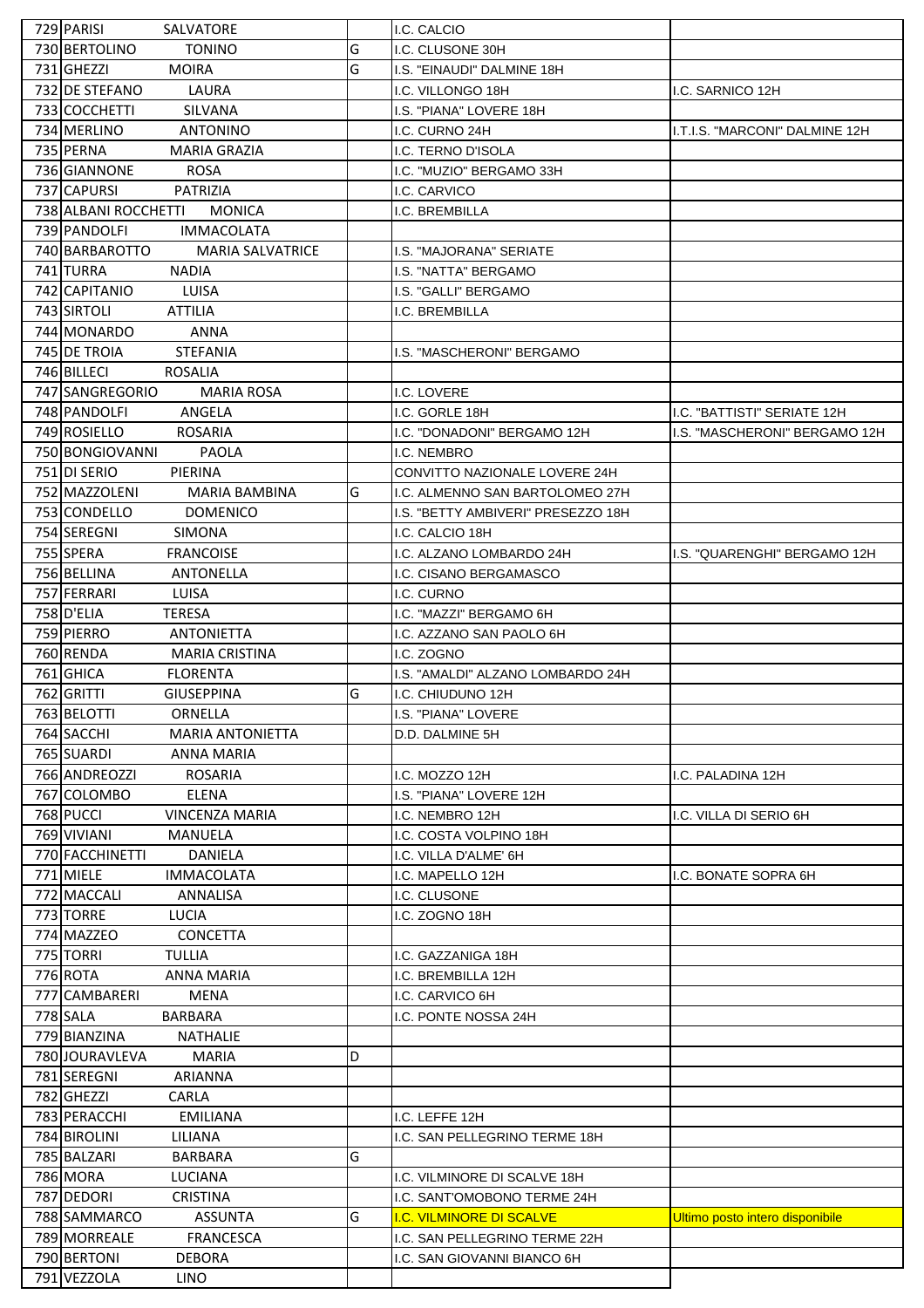| 792 BETTI<br>PIERINA                       |                         |
|--------------------------------------------|-------------------------|
| <b>793 LUCA</b><br><b>GAETANO GIUSEPPE</b> |                         |
| 794 SPAGNOLO<br><b>IVANA</b>               |                         |
| 795 BONOMI<br><b>MARIA GRAZIA</b>          |                         |
|                                            |                         |
| 796 FORLINI<br><b>LUCIA</b>                |                         |
| VALENTINA<br>797 DI CARO                   |                         |
| 798 CARMINATI<br>ORNELLA MARIA             |                         |
| 799 MUSCAS<br><b>GIOVANNA</b>              |                         |
| 800 CATTANI<br><b>GIOVANNA</b>             |                         |
| 801 PIAZZOLI<br><b>CATERINA</b>            |                         |
| 802 FERRI<br><b>ROSA MARIA</b>             |                         |
| 803 ALTAMURA<br>GRAZIA                     |                         |
| 804 MUSTACCHI<br><b>MARIA LUIGINA</b>      |                         |
| 805 QUIRICO<br>ANNAMARIA                   |                         |
| 806 MAFFEIS<br>ELENA                       |                         |
|                                            |                         |
| 807 BERNARDO<br>SANDRINO FILOMEN           |                         |
| 808 MARTINELLI<br><b>GABRIELLA</b>         |                         |
| 809 GAENI<br><b>GIOVANNA</b>               |                         |
| 810 GAMBA<br>CAROLINA                      |                         |
| 811 MELARA<br><b>ROCCO</b>                 |                         |
| 812 SPAGNOLI<br><b>CATERINA ELENA</b>      |                         |
| 813 PALADINO<br><b>TIZIANA</b>             |                         |
| 814 FASCINARI<br><b>ANNA</b>               |                         |
| 815 MARASCO<br><b>FIORENZA</b>             |                         |
| 816 SANZIO<br>IGNAZIO ANDREA               |                         |
| 817 VALCARENGHI                            |                         |
| ANNAMARIA                                  |                         |
| 818 TRAPATTONI<br><b>ANNA MARIA</b>        |                         |
| 819 DENTELLA<br><b>MONICA</b>              |                         |
| 820 DI GAUDIO<br>LOREDANA                  |                         |
| 821 ASCONE<br>CARLA                        |                         |
| 822 COLETTA<br>ELISA MARIA                 |                         |
| 823 PALADINI<br>ALESSANDRA                 | DD ROMANO DI LOMBARDIA  |
|                                            |                         |
| 824 ASCONE<br><b>GIROLAMA</b>              |                         |
| 825 VALLONE<br>MARIANGELA                  |                         |
| 826 PITZIANTI<br><b>MIRIAM</b>             |                         |
| 827 SCOTTI<br>PAOLA MARIA                  |                         |
| 828 PINI<br>MADDALENA                      |                         |
|                                            |                         |
| 829 TOMMASINO<br><b>MARIA LUISA</b>        |                         |
| 830 SCHIRINZI<br><b>GAETANA</b>            |                         |
| 831 MESSA<br><b>MOYRA</b>                  |                         |
| 832 PENSATO<br>ADA                         |                         |
| 833 STARACE<br>ROMANO PASQUALE             |                         |
| 834 GUALTIERI<br><b>MARIA ANTONIA</b>      |                         |
| 835 BONANNO<br><b>ANTONINA</b>             |                         |
| 836 ESPOSITO<br>ANNA                       | D<br><b>IC STEZZANO</b> |
| 837 POLESSI<br><b>ANTONINA</b>             |                         |
| 838 PELLICIOLI<br><b>GRAZIELLA PAOLA</b>   |                         |
| 839 CAMICI<br>DANIELA                      |                         |
| 840 MORELLI<br>ELENA                       |                         |
|                                            |                         |
| 841 SAURWEIN<br>RITA HILDEGARD             |                         |
| 842 RAGUSA<br><b>CONCETTA</b>              |                         |
| 843 BRENA<br><b>DILETTA</b>                |                         |
| 844 BONZI<br><b>BARBARA</b>                |                         |
| 845 NEGRINOTTI<br>BARBARA                  |                         |
| 846 ALGAROTTI<br><b>ANNA LISA</b>          |                         |
| 847 PERRE<br><b>BRUNO</b>                  |                         |
| 848 FRIGERIO<br>MIRELLA                    |                         |
| 849 SOLI<br><b>DANILO</b>                  |                         |
| 850 ANGIOLETTI<br>ELENA                    |                         |
| 851 MAZZOLENI<br>DANIELA                   |                         |
| 852 MARRAZZO<br>RAFFAELE                   |                         |
| 853 FRATERRICO ADAMO<br><b>GIROLAMA</b>    |                         |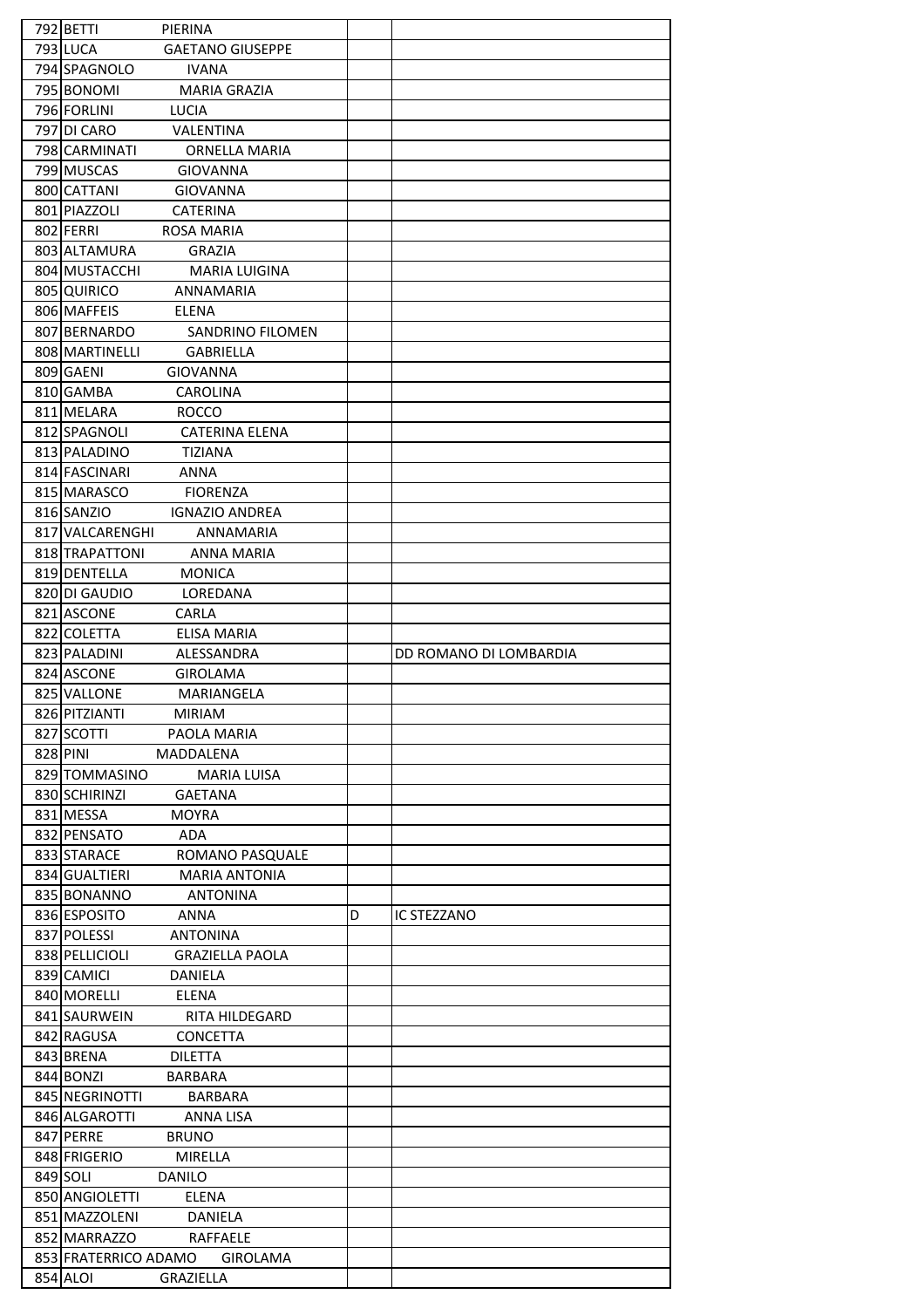| 855 PALOMBA<br><b>CONSIGLIA</b>      |   |                             |
|--------------------------------------|---|-----------------------------|
| 856 TRUOCCHIO<br>MARIAROSARIA        |   |                             |
| 857 AMICO<br><b>CATERINA</b>         |   |                             |
| 858 FATIGATI<br><b>ORSOLA</b>        |   |                             |
|                                      |   |                             |
| 859 RAIMONDI<br><b>ANNA MARIA</b>    |   |                             |
| 860 COSTA<br><b>FRANCESCA</b>        |   |                             |
| 861 TONOLI<br><b>GIUSEPPINA</b>      |   |                             |
| 862 GRANIERI<br><b>GRAZIA</b>        |   |                             |
| 863 OBERTI<br><b>ROSALIA</b>         |   |                             |
| 864 BENACCOLTO<br>LOREDANA MARIA     |   |                             |
| 865 ROVARIS<br><b>SIMONETTA</b>      |   |                             |
|                                      |   |                             |
| 866 POLONI<br>MARINA                 |   |                             |
| 867 BELINGHERI<br><b>MIRENA</b>      |   |                             |
| 868 CUTAIA<br>SANTINA                |   |                             |
| 869 TOTI<br><b>ROMINA</b>            |   |                             |
| 870 CERCIELLO<br><b>CARMELA</b>      |   |                             |
| 871 ALLIERI<br><b>LORETTA</b>        |   |                             |
| 872 RIZZA<br>MARIA CARMELA           |   |                             |
| 873 DONADONI                         |   |                             |
| <b>MARGHERITA</b>                    |   |                             |
| 874 MONIERI<br><b>PATRIZIA</b>       |   |                             |
| 875 RAVELLINI<br><b>MICAELA</b>      | G |                             |
| 876 MERCURI<br>ALESSANDRO            |   | <b>IS OBERDAN TREVIGLIO</b> |
| 877 PASSERINI<br>ELENA               |   |                             |
| 878 CAPITANIO<br><b>FIORELLA</b>     |   |                             |
| 879 SALVI<br>PATRIZIA                |   |                             |
| 880 ALESSANDRO<br><b>FRANCESCO</b>   |   |                             |
|                                      |   |                             |
| 881 LOGOZZO<br><b>ANNA</b>           |   |                             |
| 882 MARTINELLI<br><b>MARIA PAOLA</b> |   |                             |
| 883 MUSSETTI<br><b>MARTA</b>         |   |                             |
| 884 GENNA<br>PASQUALE                |   |                             |
| 885 LUPO<br><b>PAOLA</b>             |   |                             |
| 886 LUPI<br><b>MARIA LUISA</b>       |   |                             |
| 887 BURGIO<br><b>VINCENZO</b>        |   |                             |
| 888 PROVESI<br><b>PATRIZIA</b>       |   |                             |
|                                      |   |                             |
| 889 CRESCENZO<br>CARMINE             |   |                             |
| 890 SCAMARDELLA<br>ANGELO            |   |                             |
| 891 VALENTINI<br><b>RITA</b>         |   |                             |
| 892 LIONETTI<br>LORENZA              |   |                             |
| 893 BONFIGLIO<br>MILENA              |   |                             |
| 894 ARNONE<br>CARMELINA              |   |                             |
| 895 PERSICO<br><b>ENRICA</b>         |   |                             |
| 896 SILINI<br>RENATA                 |   |                             |
|                                      |   |                             |
| 897 PACCAGNELLA<br><b>MILA</b>       |   |                             |
| 898 CAMPANILE<br><b>DOROTEA</b>      |   |                             |
| 899 DEMA<br>PAOLO                    |   |                             |
| 900 MAVER<br>SIMONETTA               |   |                             |
| 901 PICCIONE<br><b>TERESA</b>        |   |                             |
| 902 MAZZOTTA<br><b>MASSIMO</b>       |   |                             |
| 903 BIANCHI<br><b>IVAN</b>           |   |                             |
| 904 BRAMBILLA<br><b>NADIA</b>        |   |                             |
|                                      |   |                             |
| 905 GATTUSO<br><b>GIOVANNI</b>       |   |                             |
| 906 MULE'<br>LUCIA                   |   |                             |
| 907 PARIS<br><b>BARBARA</b>          |   |                             |
| 908 MILESI<br><b>ELISABETTA</b>      |   |                             |
| 909 ZERILLI<br>VITO.                 |   |                             |
| 910 MORELLI<br>VALERIA               |   |                             |
| 911 LORENZI<br><b>MIRELLA</b>        |   |                             |
| 912 RINALDI<br>ANNAMARIA             |   |                             |
| 913 BONADEI<br>AURELIA               |   |                             |
|                                      |   |                             |
| 914 PLATI<br><b>MARIA EUGENIA</b>    |   |                             |
| 915 TOSI<br>MICAELA                  | G |                             |
| 916 AGLIONI<br><b>GIUSEPPINA</b>     |   |                             |
| 917 AGLIATA<br><b>CLEMENTINA</b>     | G |                             |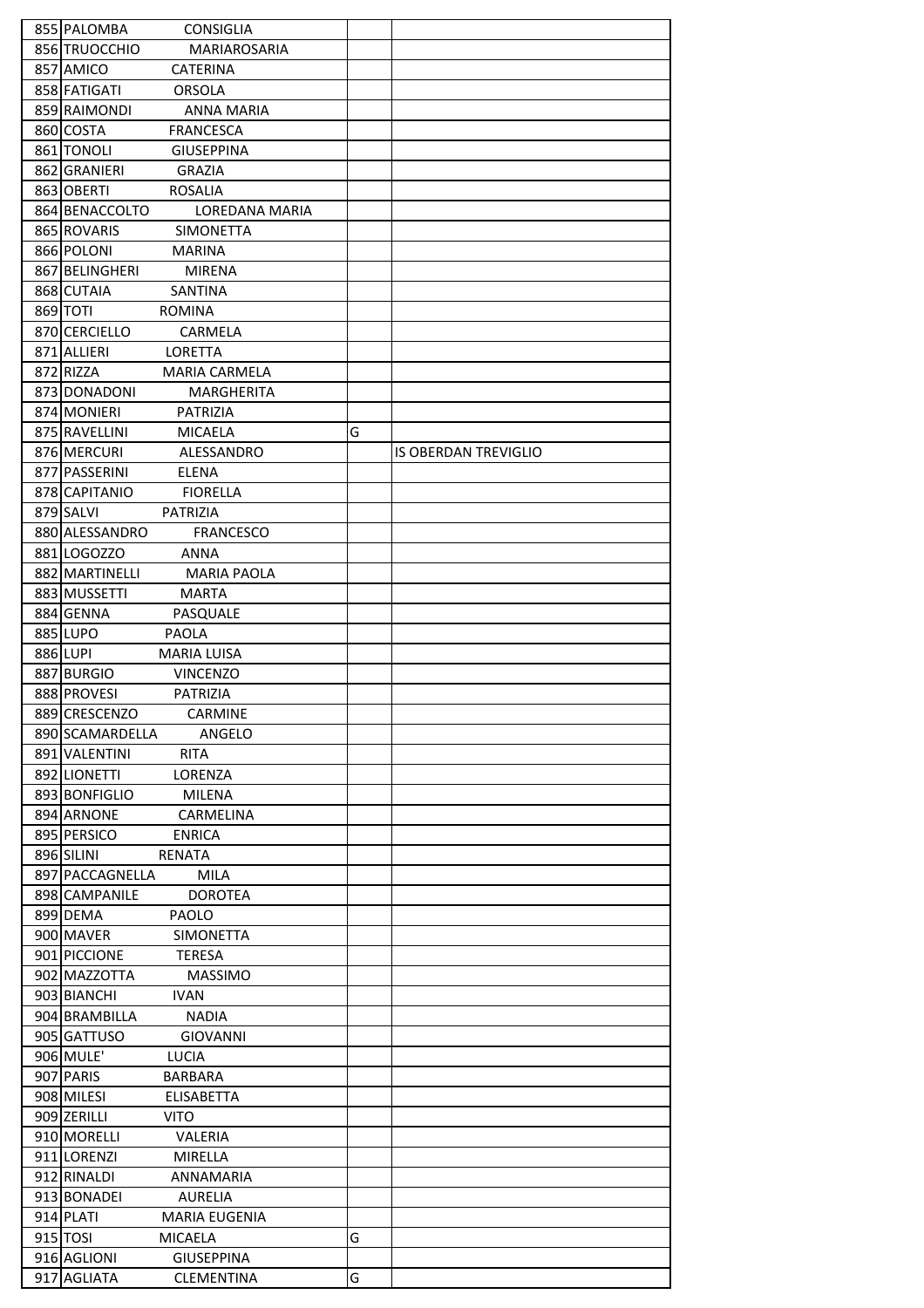| 918 BELLINI<br><b>ANTONIETTA</b>    |   |
|-------------------------------------|---|
| 919 CORDELLA<br>ANGELO              |   |
|                                     |   |
| 920 DI PILLA<br><b>VINCENZINA</b>   |   |
| 921 FAVATA<br>LAURA                 |   |
| 922 FILOSA<br><b>GINA</b>           |   |
| 923 MALATESTA<br><b>ANTONELLA</b>   |   |
| 924 MERISIO<br>MARIANGELA           |   |
| 925 BRIGNOLI<br>CARLA               | G |
| 926 CALIENDO<br><b>TOMMASO</b>      |   |
| 927 PULLARA<br><b>GIANFRANCO</b>    |   |
| 928 AMODEO<br><b>CATERINA</b>       |   |
| 929 SUARDI<br><b>CINZIA</b>         |   |
| 930 SICILIANO<br><b>FRANCA</b>      |   |
|                                     |   |
| 931 VERDE<br><b>GINA</b>            |   |
| 932 PAGANONI<br>PATRIZIA            |   |
| 933 DEL CARRO<br><b>MARIA LUISA</b> |   |
| 934 PORCELLI<br><b>CARMINE</b>      |   |
| 935 GRITTI<br><b>ANNA MARIA</b>     | G |
| 936 NACLERIO<br><b>CONCETTA</b>     |   |
| 937 SALVO<br><b>ISABELLA LORENA</b> |   |
| 938 PORRETTA<br>ROSSANA             |   |
| 939 CAMARINI<br>ELIANA              |   |
| 940 BOSCAGLIA<br><b>CONCETTA</b>    |   |
| 941 SCARPELLINI<br>MARIASTELLA      |   |
| 942 DI MARE<br><b>ANTONIO</b>       |   |
|                                     |   |
| 943 DE ANGELIS<br>CARMELA           |   |
| 944 CONSONNI<br><b>MIRELLA</b>      |   |
| 945 FRANA<br><b>CHIARA</b>          |   |
| 946 PRINCIPATO<br><b>VINCENZO</b>   |   |
| 947 SAMUELE<br><b>FRANCESCO</b>     |   |
| 948 VALSECCHI<br><b>NADIA</b>       |   |
| 949 MILESI<br><b>SILVIA</b>         |   |
| 950 VALENTINO<br><b>GIUSEPPINA</b>  |   |
| 951 MARCHETTI<br><b>PATRIZIA</b>    |   |
| 952 SERGI<br>NUNZIATA               |   |
| 953 GOZZA<br><b>MARIA PIA</b>       |   |
| 954 BONASERA<br>ALESSIA FIAMMETT    |   |
| 955 PERNICENI<br>LILIANA            |   |
| 956 LOCATELLI<br><b>EMANUELA</b>    |   |
| 957 PELARATTI<br>DANIELA            |   |
| 958 PAGLIARO<br><b>GIUSEPPA</b>     |   |
| 959 DI GIORGI<br><b>CATERINA</b>    |   |
| 960 LA TERRA POIDOMANI<br>GIOVANNI  |   |
| 961 CAPURSO<br><b>ANTONIO</b>       |   |
| 962 MAZZOLENI<br><b>SERENA</b>      |   |
| 963 MILJAK<br>ANA                   |   |
|                                     |   |
| 964 PERZIA<br>PIERINA               |   |
| 965 CASTRONOVO<br><b>STELLA</b>     |   |
| 966 STELLA<br><b>ELISABETTA</b>     |   |
| 967 ALESSI<br>SONIA                 |   |
| 968 CUNI BERZI<br><b>ADRIANA</b>    |   |
| 969 SCHAMNE<br><b>KATHARINA</b>     |   |
| 970 PESENTI<br>DANIELA              |   |
| 971 COCCHETTI<br>ROSANGELA          |   |
| 972 AGRUSTI<br><b>CINZIA</b>        |   |
| 973 CADEI<br>SABRINA                |   |
| 974 TURLA<br>MARILENA               |   |
| 975 VETRO<br><b>ROSARIO</b>         |   |
| 976 ASSI<br><b>LISETTA</b>          |   |
| 977 LUONGO<br><b>LIVIA</b>          |   |
| 978 FOTI<br><b>FRANCESCO</b>        |   |
| 979 CATANIA<br>MARIA                |   |
| 980 ZANOTTI<br>VANDA                |   |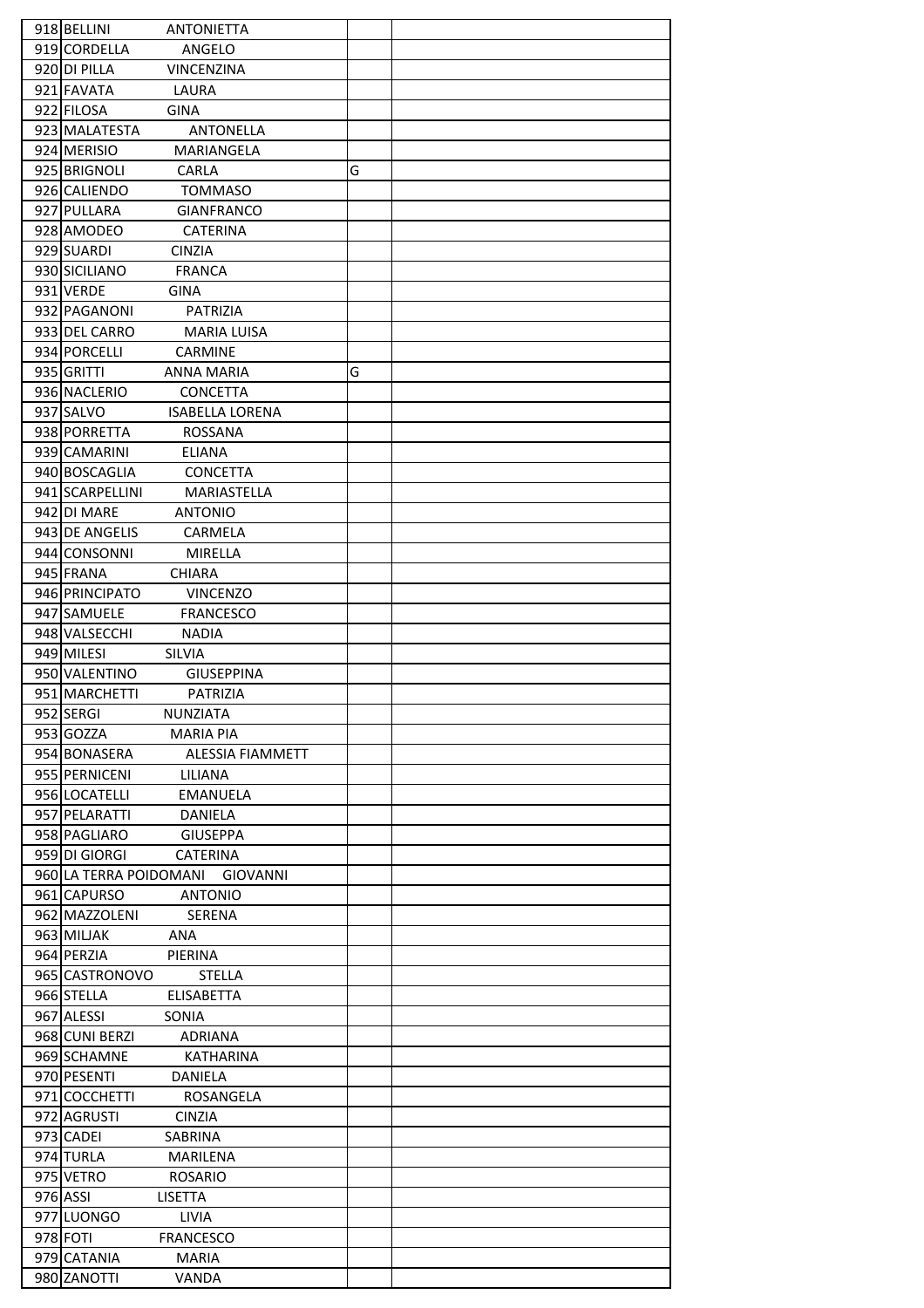| 981 FOTI<br><b>GIUSEPPA</b>               |   |
|-------------------------------------------|---|
| <b>IOLE</b><br>982 CIRACI                 |   |
| 983 CUFFARO<br><b>ANNA</b>                |   |
| <b>ALEN</b><br>984 MATTA                  |   |
| 985 MAZZOTTA<br>SILVANA                   |   |
| 986 ITALIA<br><b>MARIA YLENIA</b>         |   |
|                                           |   |
| 987 ZIZZO<br><b>ANTONINO</b>              |   |
| 988 CREMASCHI<br><b>LUCIANA</b>           |   |
| 989 BARTESAGHI<br><b>MONICA ELISABETT</b> |   |
| 990 ANNUNZIATA<br><b>ANTONIO</b>          |   |
| 991 LUISELLI<br>VALENTINA                 |   |
| 992 DAMI<br>TIZIANA                       |   |
| 993 BEGNIS<br><b>PAOLA</b>                |   |
| 994 FERRARA<br><b>MARIA</b>               |   |
| 995 RAMETTA<br><b>VERA</b>                |   |
| 996 BERNAZZANI<br>ELENA                   |   |
| 997 SALVI<br><b>GIULIANA</b>              |   |
| 998 GIURDANELLA<br><b>FABIO</b>           |   |
| 999 DI MARTINO<br><b>ASSUNTA</b>          |   |
| <b>1000 MUTTI</b><br><b>STEFANIA</b>      |   |
| 1001 FIORIBELLO<br>CONCETTINA             | G |
|                                           |   |
| 1002 BALLATO<br><b>IVANA</b>              |   |
| 1003 GAFFORELLI<br><b>IRENE</b>           |   |
| 1004 MAUGERI<br><b>ANDREA SALVATORE</b>   |   |
| 1005 DI GIORGIO<br>ROSALIA                |   |
| 1006 BOVA<br><b>MARIA FRANCESCA</b>       |   |
| 1007 BONETTI<br><b>NADIA</b>              |   |
| 1008 FOGNINI<br><b>CLAUDIA</b>            |   |
| 1009 BERZI<br><b>SILVIA</b>               |   |
| <b>GIOVANNA</b><br>1010 GIULIANI          |   |
| 1011 SPACCAMONTI<br><b>ANTONELLA</b>      |   |
| 1012 RAVASIO<br><b>MARIA GIOVANNA</b>     |   |
| 1013 CHIODAROLI<br><b>FRANCESCA</b>       |   |
| 1014 GIACOPPO<br><b>FLAVIA</b>            |   |
| 1015 GUMINA<br><b>VINCENZO</b>            |   |
| 1016 SANTILLI CATERINA                    |   |
|                                           |   |
| 1017 SCOTTO DI LUZIO TIZIANA              |   |
| 1018 PERICO<br>GIOVANNA                   |   |
| 1019 SOLOMITA IRENE                       |   |
| <b>ANTONIO</b><br>1020 GIRARDI            |   |
| 1021 CATTANI LAURA                        |   |
| 1022 SCOGNAMIGLIO CHIARASTELLA            |   |
| 1023 ROTA<br><b>ROSA</b>                  |   |
| 1024 CASAFREDDA LUISA                     |   |
| 1025 CORLAZZOLI ROBERTA                   |   |
| <b>ANNA</b><br>1026 SANSO'                |   |
| 1027 GIACALONE<br>PIETRO                  |   |
| 1028 MACARIO<br>NADIA                     |   |
| 1029 MARZIO<br><b>GIOVANNA</b>            |   |
| 1030 BUONAIUTO SEVERINA                   |   |
| 1031 DELLA MUSSIA GIANFRANCO              |   |
| 1032 NOVI<br><b>EABIO</b>                 |   |
| 1033 ILARDO<br><b>FRANCA</b>              |   |
|                                           |   |
| 1034 PEPE<br>MARIA                        |   |
| 1035 BARONCHELLI LIDIA                    | G |
| 1036 FACCHINETTI NADIA                    |   |
| 1037 BATTICANI<br>MARIA GIUSEPPA          |   |
| 1038 ACERBIS<br><b>ROMINA</b>             |   |
| 1039 GHILARDI<br>LIVIA                    |   |
| 1040 MAGRI<br><b>IPPOLITA</b>             |   |
| 1041 PECORELLA<br><b>MARIA KATIUSCIA</b>  |   |
| 1042 GIUGLIANO<br>ANNUNZIATA              |   |
| 1043 ALBORGHETTI<br>MANUELA               |   |